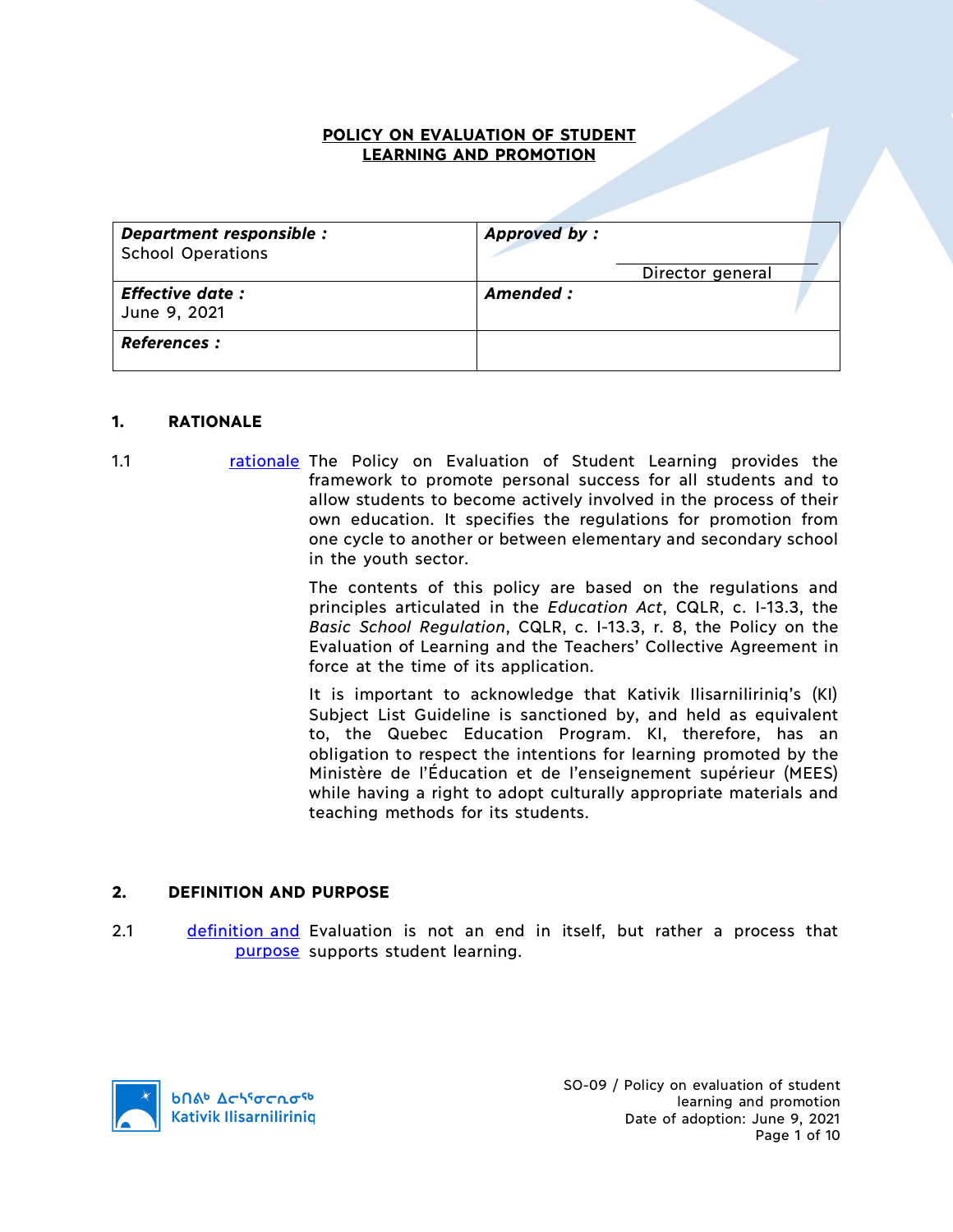Evaluation is the process whereby a judgment is made on a student's learning, that is, knowledge and competencies in each subject area, on the basis of information gathered, analysed and interpreted, for the purpose of making pedagogical and administrative decisions. Students do not learn in order to be evaluated: they are evaluated so that they can learn more effectively.

Evaluation must allow all students to pursue their learning according to their individual characteristics, aptitudes, aspirations while maintaining educational standards.

The purpose of developing this policy, therefore, is to ensure that uniform standards exist across all KI schools and that students who transfer from one village to another or from KI schools to southern schools are learning at a common, and transferable, level to peers and in a manner that is equivalent to their peers in the south.

### **3. ORIENTATION**

- 3.1 orientation Evaluation:
	- supports learning by providing ongoing feedback to students, both on a daily basis as well as at more strategic moments;
	- acknowledges achievement through recognition of individual competencies;
	- is considered a component of the learning process rather than a distinct concept;
	- is based on the teacher's professional judgment carried out in a collaborative manner;
	- respects differences in learning whereby conditions for evaluation may be adapted for certain students;
	- conforms with programs of study and is enhanced through understanding by stakeholders (students, teachers, administrators, parents);
	- considers the respective responsibilities of all stakeholders and increases the focus on collaboration and team-work among those working with students;
	- recognizes that students take an active role in evaluating their learning, thereby increasing their understanding and accountability.

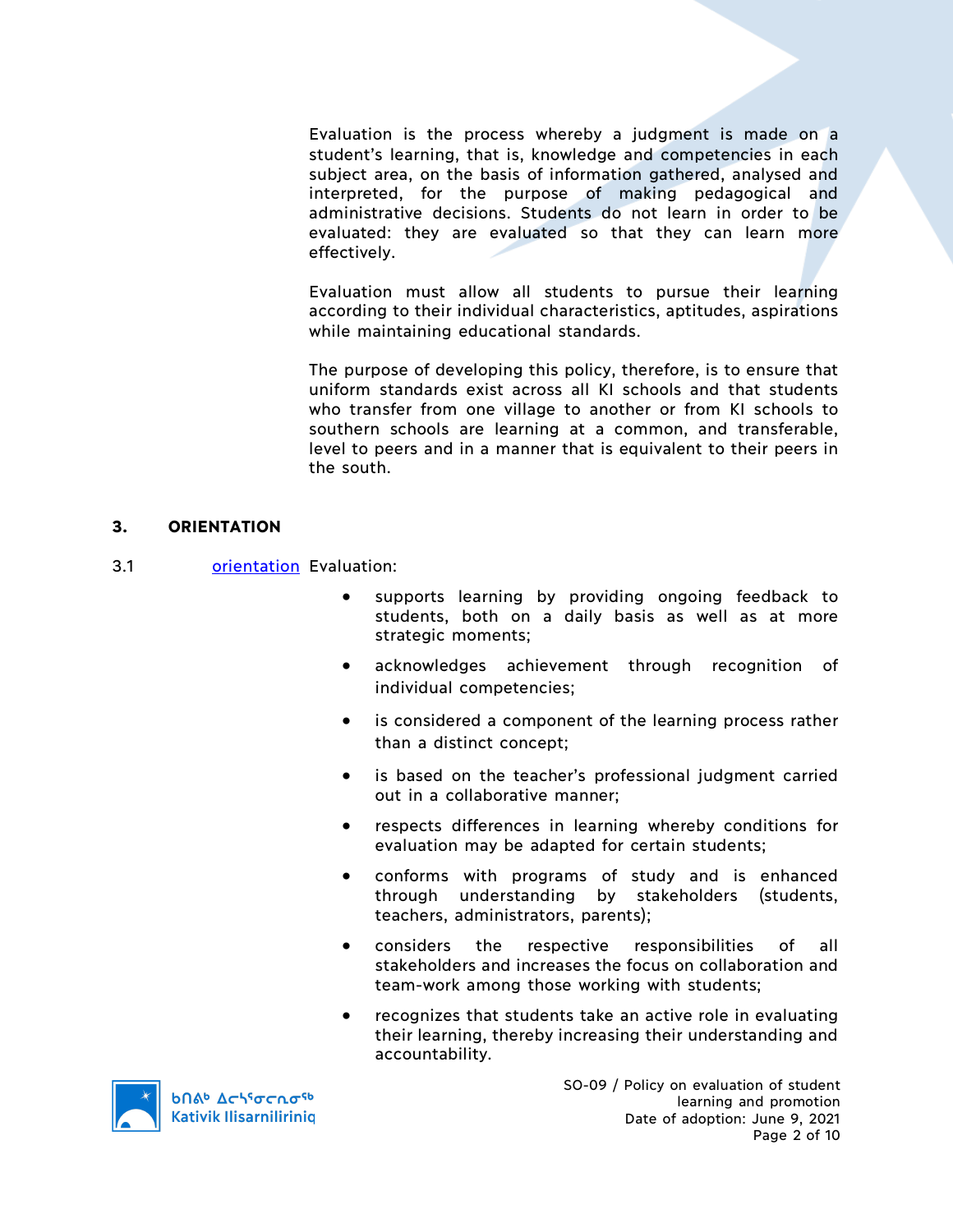# **4. GENERAL PRINCIPLES OF EVALUATION**

- 4.1 general principles of evaluation
- The evaluation and communication of student progress should be based on and be in accordance with the development and acquisition of the competencies as indicated in the KI Educational Programs.
	- Evaluation practices must respect and comply with the KI Subject List Guideline.
	- The values of justice, equality, equity, coherence, openness and rigor must guide teachers in their evaluation practices.
	- The professional judgment of each teacher is the cornerstone of the evaluation process, whether this evaluation is carried out by the individual teacher or by a group of teacher.
	- Students do not always learn the same things in the same ways or in the same amount of time. Methods of achieving success vary significantly. Teachers make appropriate adaptations to assessment tasks, strategies or the methods of achieving success in order to ensure that all students have opportunities to demonstrate their achievement of the expected criteria of the competencies in their own way.
	- The student's Individual Education Plan (hereafter IEP) must contain the modifications or adaptations made to the criteria.
	- Any modifications contained in the IEP must be sanctioned by the Director of Complimentary Services or by someone designated in this role by the Director.
	- The Director of Complementary Services must ensure that the Coordinator of Sanction of studies is informed of any modification.
	- Relevant and clear feedback will be provided to students where the student has achieved the age of majority, and to parents / guardians of students where the student is still a minor.
	- The feedback of student achievement focuses on individual student progress relative to the KI Education Program rather than achievement relative to other students.

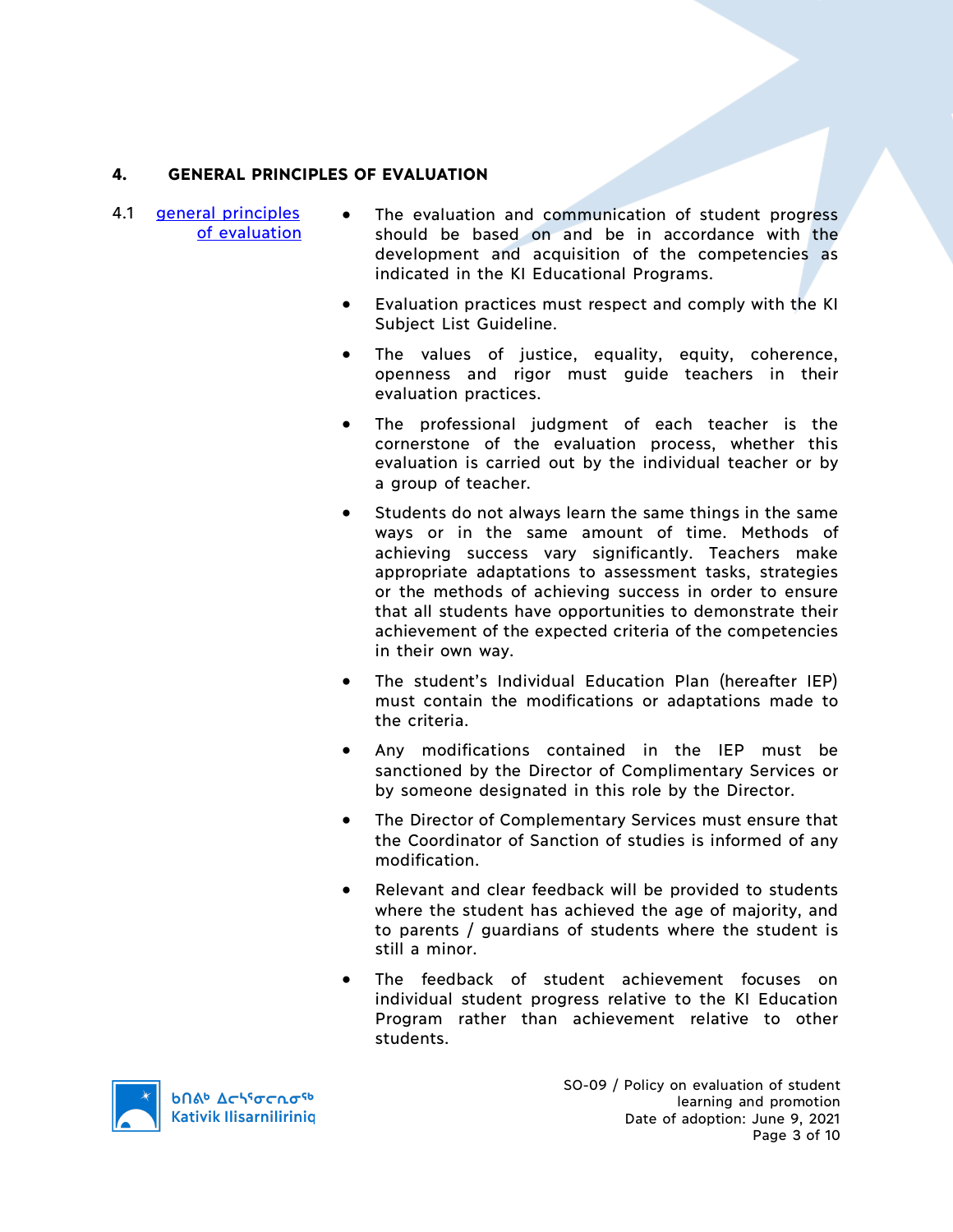## **5. PROCESS OF EVALUATION**

The process of evaluation of learning includes the following components:

- Planning establishing the goal of evaluation, choosing the means, timing and methods;
- Information gathering and interpretation records are kept, observations are recorded over time, comparison is made on the student's learning with what is expected;
- Judgment relies on the analysis and synthesis of the information gathered;
- Decision/action –either pedagogical or administrative in nature.
- The process includes the participation of students, parents, teachers, school administration, School Board and the MEES.
- 5.1 responsibility The student has the responsibility to become actively involved in of the student the learning process, including participating in the setting of learning goals. In addition, the student will monitor her/his progress toward those goals and evaluate her/his success in meeting the goals. The student participates in the process of reporting the results of the evaluation, through, for example, student-led conferences.
- 5.2 responsibility The parent has the responsibility to be an active participant in of the parents the student's education and to work in collaboration with the school on establishing a home and school partnership. The parent participates in parent-teacher interviews, reviews the communication of evaluation results with the student, and continuously supports his/her child's progress in learning.
- 5.3 responsibility The teacher selects the means of evaluating the progress of the of the teacher(s) students and assesses continually and periodically the achievement of competencies and needs of students entrusted to his/her care. The teacher supports learning by providing feedback on a regular basis as well as at strategic times, e.g. at the end of a unit of study. The teacher respects differences in learning whereby conditions for evaluation may be adjusted for certain students and acknowledges achievement through recognition of individual competencies. The teacher uses professional judgment to interpret the results of assessment in an evaluation process, working in collaboration with the cycle team and other colleagues. The teacher reports these results, as required, to the student, parents, school administration and School Board, using the sanctioned reporting tools provided.

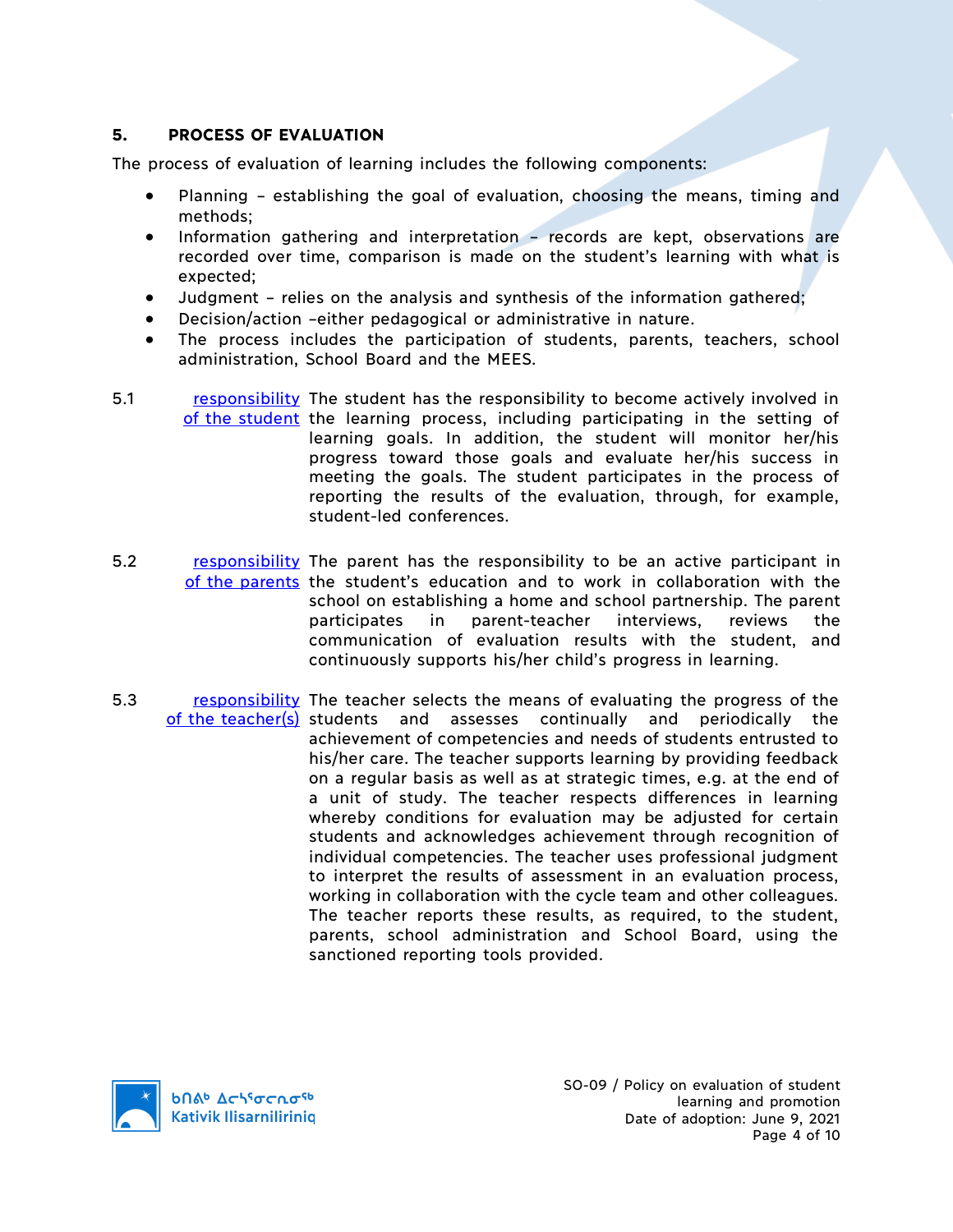- 5.3.1 At KI, teachers may only use the designation NE for Not Evaluated in rare and extreme cases when a student is unable to attend school for justifiable reasons (eg illness for which a tutor was not secured) and this designation may only be applied with the express permission of the Principal. Exceptionally, a teacher may not be able to judge all competencies a student is expected to develop in a given year of a program. In such a case, the use of NE can be applied with.
- 5.3.2 To avoid unfairly penalizing a student, marks of 56, 57, 58, or 59% in Secondary classes must be round up to 60% to clearly indicate the teacher judges the student has passed the course or down to a 55% to clearly indicate the teacher judges the student has failed the course. Moreover, in courses that are weighted or have competencies, the teacher must ensure that the weighted final, overall mark clearly indicated pass at 60% or failure at 55%.
- 5.3.3 If the student average is lower than 40% the teacher will mark NE6.
- 5.4 **responsibility** The Principal is responsible for the implementation of the of the school Standards and Procedures for the evaluation of student learning achievement in keeping with the prescription of the KI Subject List Guideline and subject to examinations which may be imposed by KI. The Principal ensures collaboration within cycle teams in the evaluation of student learning and the reporting to parents. The Principal, or delegate, reviews and approves each report card sent to parents and indicates his/her approval with a signature on the document. The Principal ensures the application of the Standards and Procedures for the evaluation of student learning. In the case of an elementary or secondary student, at the beginning of the school year the Principal shall ensure that a summary of the Standards and Procedures for the evaluation of student learning, indicating in particular the nature of the main evaluations and the period during which they are scheduled for each subject, are provided to the parents of each student or to the student if of full age. If during the year, significant adjustments are made to this evaluation information, the Principal will ensure that the adjustments are also communicated to the parents or to the student.
- 5.5 responsibility The School Board ensures that each school evaluates student of the School Board achievement and administers the examinations imposed. The School Board provides the schools with a report card to be used in reporting to parents in elementary and secondary schools. The board ensures that the structures for consultation on evaluation by Board committees are in place.



**b**Πል<sup>b</sup> Δςιγσς ησ<sup>ς 6</sup> **Kativik Ilisarnilirinig**  SO-09 / Policy on evaluation of student learning and promotion Date of adoption: June 9, 2021 Page 5 of 10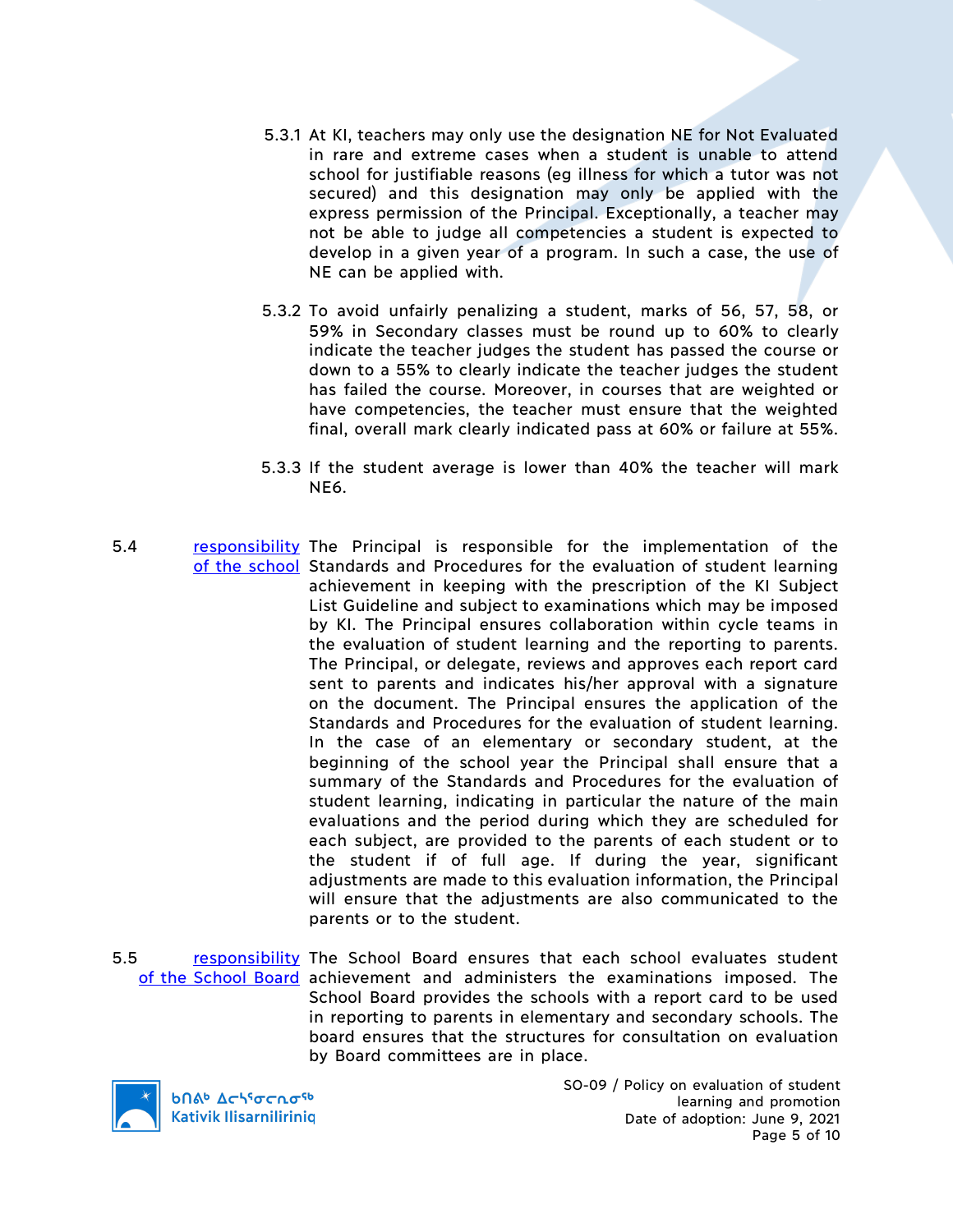5.6 communicating Elementary education is organized into 3 cycles of 2 years each. evaluation Secondary education is organized into 2 cycles of 3 school years each. Each school year is divided into 3 terms. The dates of reporting to parents each year must correspond to the dates established by the School Board. The formal report card used for terms 1, 2 and 3 in Kindergarten, Elementary and Secondary education, must be the report card and all associated procedures as are established by KI. Reporting to students to provide them with a direction in their learning is essential. As well, parents are entitled to receive information regarding a student's academic progress and information as to whether or not a student is meeting the expected outcomes of an educational program.

> Communication of evaluation is a responsibility shared by all partners, as described in Section 5 of this policy.

5.7 **reporting** The following reporting procedures are obligatory:

procedures

- To inform parents of their child's academic progress, the school will provide a report card having the KI prescribed format and contents to the parents at the end of each of the 3 terms. The Term 1 report card will be provided no later than November 30, the Term 2 report card will be provided by March 15, and the Term 3 report card will be provided by June 18.
- At least once a month, information is provided to the parents of a minor in the following cases:
	- The student's results put him or her at risk of not obtaining the pass mark for a program of studies, or in the case of Kindergarten students, or not being prepared to move to Grade 1 at the beginning of the following year;
	- The student's behavior does not comply with the school's rules of conduct;
	- An individualized education plan has been prepared for the student. Communications with parents may take a variety of forms, such as: parent teacher interviews, portfolios, student-led conferences, individual educational plans, agenda notes, etc. and form an integral part of the ongoing reporting process to parents. It is advised that teachers and administrators keep a record of home school communications.



SO-09 / Policy on evaluation of student learning and promotion Date of adoption: June 9, 2021 Page 6 of 10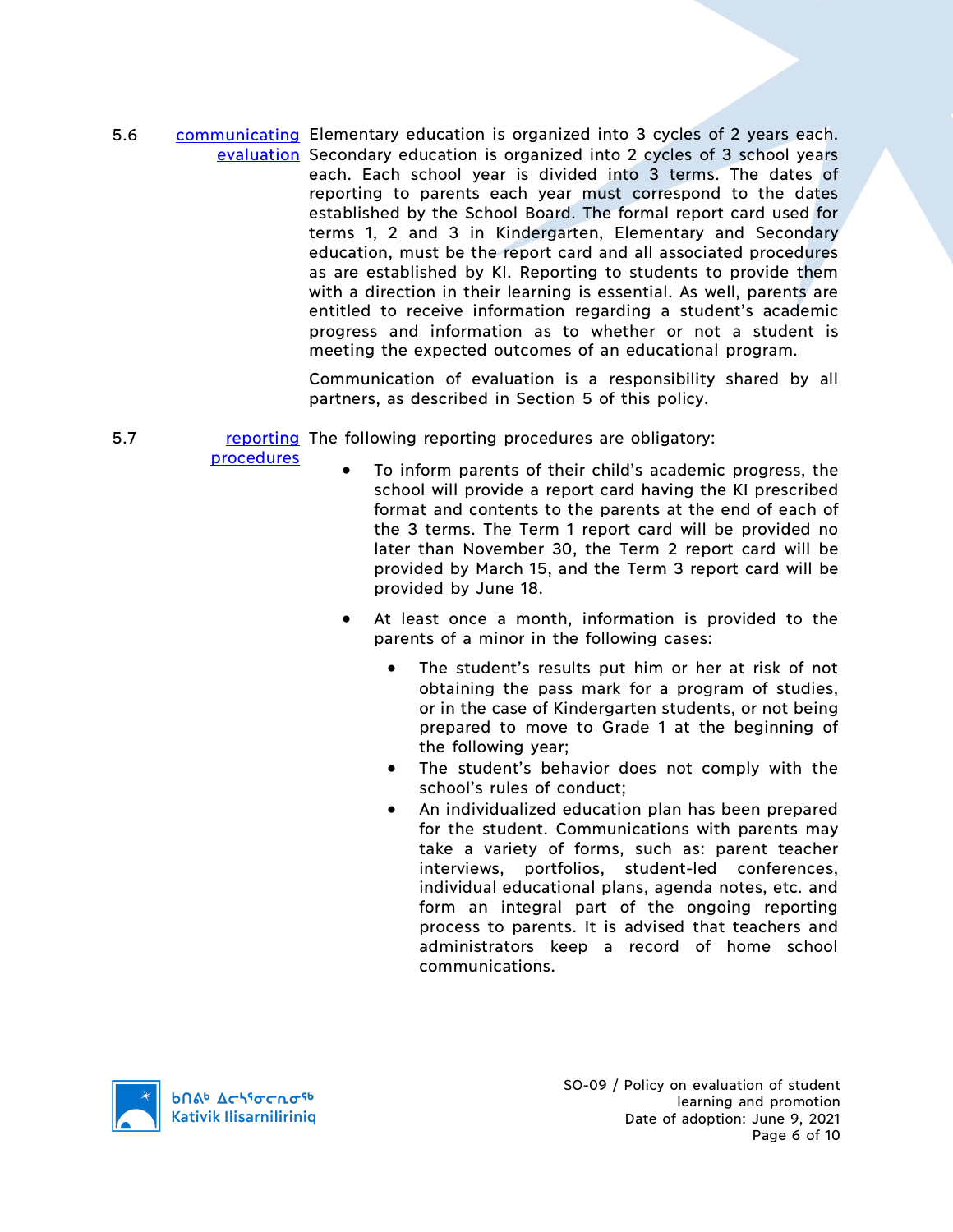Reporting on achievement Information in the report card, and other reporting tools:

- should make it possible to determine the progress made by a student;
- shows where a student stands in relation to the expected outcomes of KI Education Program. The following reporting aspects are obligatory:
	- Reporting on the status of the development of the competencies as well as reporting on the final level of development of the competencies will correspond to the requirements given in the Framework for the Evaluation of Learning established by KI;
	- At the end of Terms 1 and 2, the report card will provide results for those competencies or components that have been evaluated, according to the reporting format required by the Education Services.
	- At the end of Term 3, the report card will provide a summary of results for all of the competencies or components of the program of studies, according to the reporting format required by the MEES.

## **6. PROMOTION**

The pass mark for each subject in elementary and secondary education is 60%.

If a subject mark is 40% or lower, services to support student would have to be put in place to maintain passing grade level throughout the school year.

## 6.1 rules governing **Kindergarten**

promotion of students Exceptionally, in the interest of a child who has not achieved the in Elementary School objectives of Kindergarten education, and if there are reasonable grounds to believe that such a measure is necessary to foster the child's academic progress, students may be retained in Kindergarten for one additional year. This decision is made by the school Principal, given a request with reasons, by the child's parents and is based on the recommendation of the Director of Complementary and Compassionate Services.

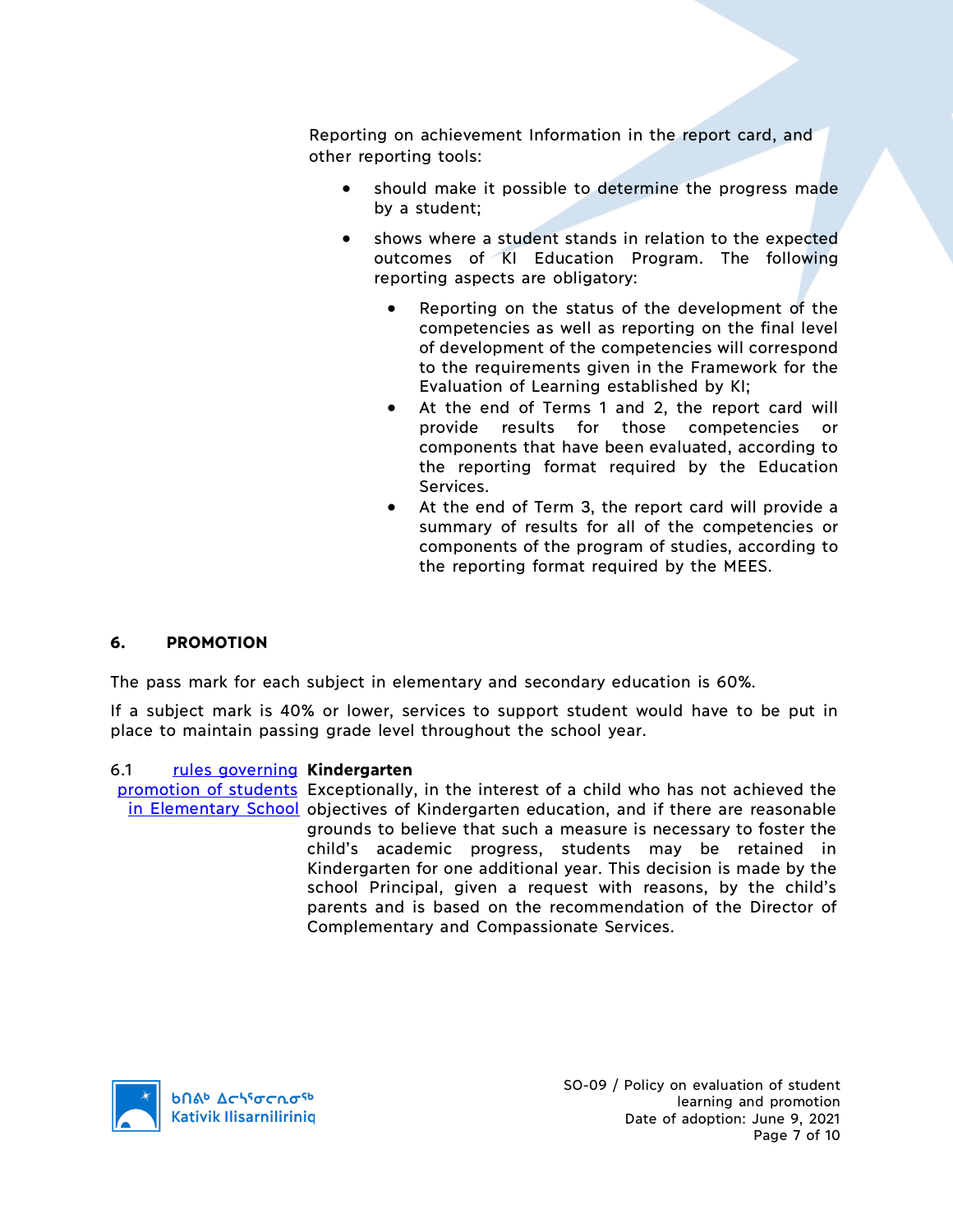### **Retaining in a year of a cycle**

The decision to retain a student in a year of any cycle (except for Grade 6) is made only once in the primary level (ref. Section 6.1.3).

### **Promotion from Elementary Cycle 3 to Secondary School (grade 6)**

Under the direction of the School Principal. and using the results of the student's report card for grade 5, each student meeting the minimum expectations of the KI Subject List Guideline for grade 6 level shall be promoted to secondary 1.0.

Normally, promotion occurs following 6 years in elementary school. **Retention in any year is an exceptional measure**. This measure is applied when the student's individualized education plan demonstrates that it will facilitate the student's academic future progress.

Under the direction of the Principal, for each student who has not met the minimum expectations of Cycle 3, one of the following options shall be applied:

- 1. The student shall be assessed for particular learning by appointed professionals for needs and a recommendation will be made regarding the most appropriate academic programming.
- 2. The student shall be promoted to secondary Cycle 1 and provided with suitable support at this level. These support measures will be determined by the Secondary School Principal and the Director of Complementary and Compassionate Services.
- 3. **Exceptionally, in the interest of a child who has not achieved the compulsory final objectives of elementary school education, and if there are reasonable grounds to believe that such a measure is necessary to foster the child's academic progress, students may be retained in elementary for one year**. This decision is made by the school Principal, given a request with reasons, by the child's parents and is based on the recommendation of the Director of Complementary and Compassionate Services.

6.2 rules governing The purpose of secondary instructional services is to promote the promotion of students overall development of students, their social integration and in Secondary School achievement of personal and career goals. Educational services facilitate receipt of a Secondary School Diploma or other occupational qualifications, and as the case may be, pursuit of postsecondary studies. Promotion of a student from one year to the next in Cycle 1 is according to the Standards and Procedures for the evaluation of student learning.



**b**በል<sup>b</sup>  $\Delta$ ch<sup>5</sup>σcnσ<sup>5b</sup> **Kativik Ilisarniliriniq**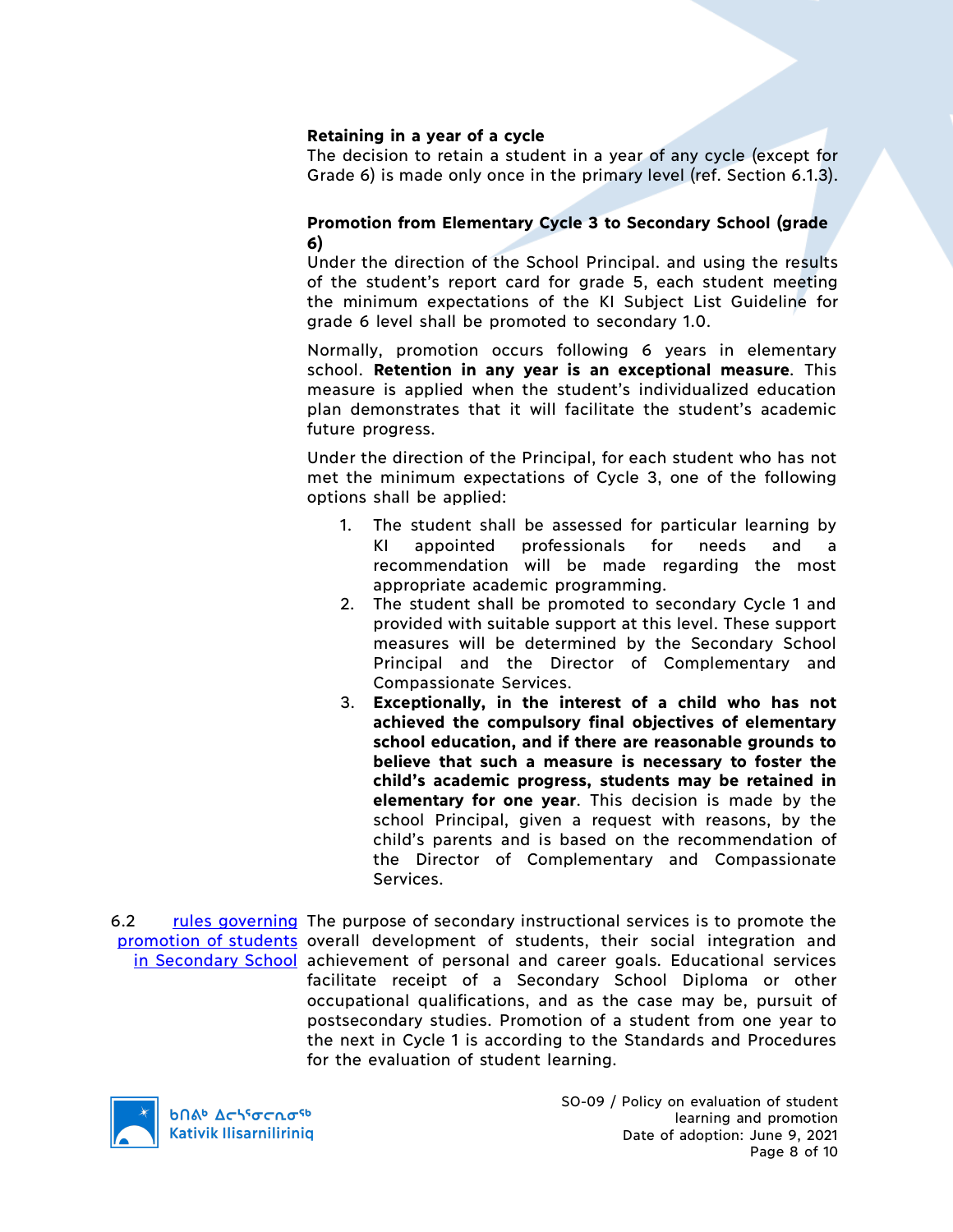### **Promotion from Cycle 1 to Cycle 2**

Normally promotion occurs following 3 years in **promotion from Cycle 1 to Cycle 2 secondary school** (where cycle 1 is a three-year cycle).

The first year of Cycle 1 (year 1.0) is an additional year relative to the Quebec Education Program. A student in Grade 6 could move directly to year 1.1 providing the student has the social maturity and academic capacity to do so. Exceptionally, a student may receive an advanced promotion (skip grades), when results greatly exceed expectations of the KI programs and student can demonstrate sufficient emotional and social maturity. This decision should be made in collaboration with the Teachers, Principal, Complementary and Compassionate Services, Parents and School Operations

Secondary decisions and subsequent actions related to promotion or retention of a student in a year will be in accordance with the provisions of this policy and the Standards and Procedures for the evaluation of student learning. Under the direction of the school Principal, the decision to promote a student to the next cycle shall be based on the student's last report card of the last school year. Under the direction of the school Principal, for each student who has not met the minimum expectations of KI Education Program Cycle 1, one of the following options shall be applied:

- 1. For cycle 1, students will be promoted if they demonstrate competency in all three core subjects (Inuktitut, L2, Mathematics) and if the students attain a 60% average overall.
- 2. If a student fails, one of the three core courses, or has an average lower than 60%, in order to be promoted they will be invited to attend remedial classes if school organization allows.

#### **Promotion in Cycle 2 Secondary**

Promotion of a student from one year to the next in Cycle 2 shall be by subject and in accordance with the MEES requirements.

## **7. HOMESCHOOLING**

7.1 homeschooling According to SO-08 Home Schooling and Tutoring Policy, students who live within the territory of KI and have received authorization from KI for home schooling must be evaluated at least once a year.